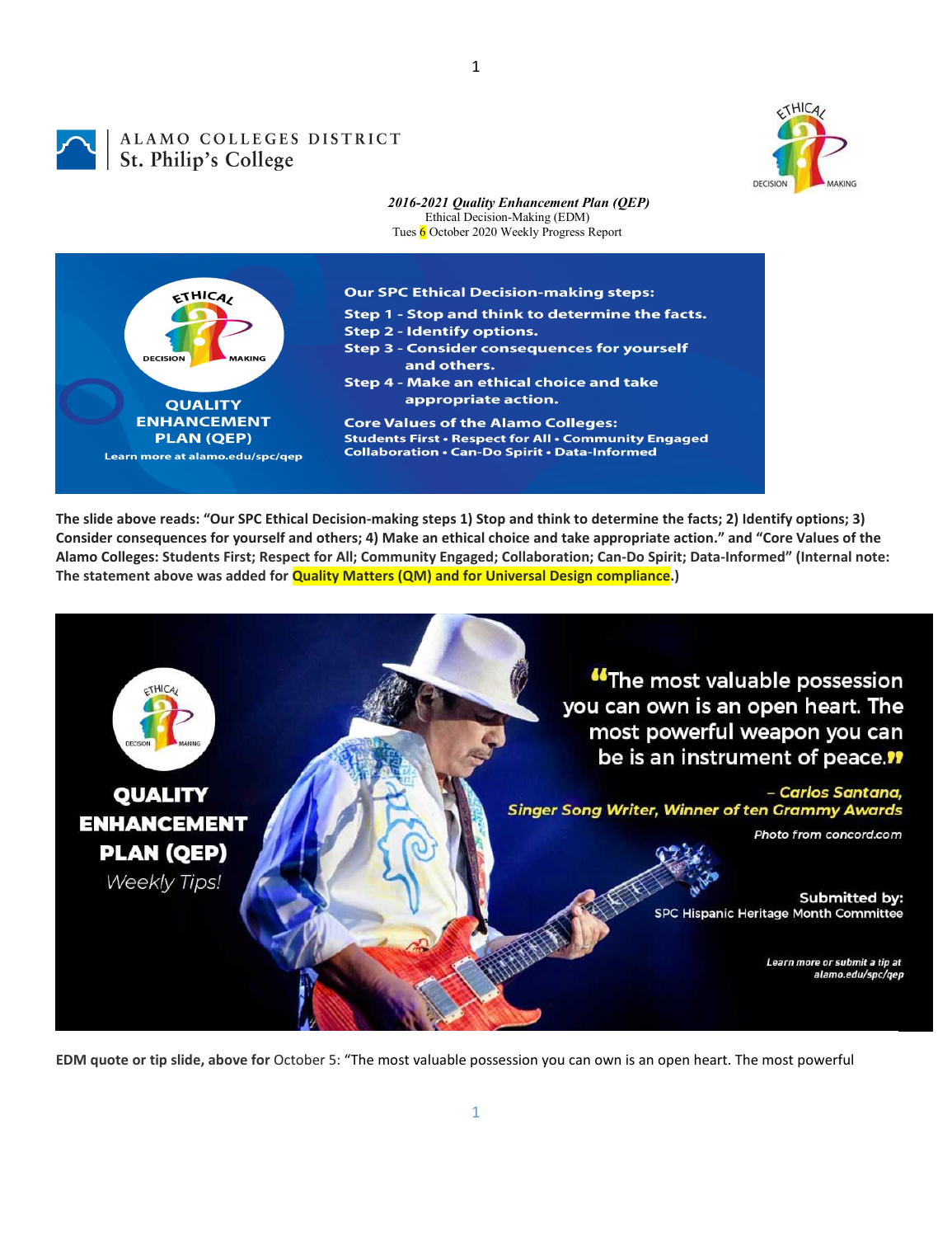weapon you can be is an instrument of peace." **Carlos Santana- Singer, Song Writer, ten-time-Grammy Award Winner**  [https://en.wikipedia.org/wiki/Carlos\\_Santana](https://en.wikipedia.org/wiki/Carlos_Santana)

**One of our four Ethical Decision-making steps highlighted in this quote: 3) Consider consequences for yourself and others. One of our six Core Values also highlighted: Respect for All.**

**1947: Santana was born in [Mexico;](https://en.wikipedia.org/wiki/Mexico) learns to play violin at age five and guitar at age eight from his father, a [mariachi](https://en.wikipedia.org/wiki/Mariachi) musician. Family moves from Autlán to [Tijuana,](https://en.wikipedia.org/wiki/Tijuana) then to [San Francisco, California.](https://en.wikipedia.org/wiki/San_Francisco)**

**1966: begins his musical career by forming the [Santana Blues Band,](https://en.wikipedia.org/wiki/Santana_(band)) embraces musical and spiritual inspiration and influences, support from and collaboration with[: Ritchie Valens,](https://en.wikipedia.org/wiki/Ritchie_Valens)[Sly \[Stone\],](https://en.wikipedia.org/wiki/Sly_Stone) [Jimi Hendrix,](https://en.wikipedia.org/wiki/Jimi_Hendrix) the [Stones,](https://en.wikipedia.org/wiki/The_Rolling_Stones) [the Beatles,](https://en.wikipedia.org/wiki/The_Beatles) [Tito Puente,](https://en.wikipedia.org/wiki/Tito_Puente) [Mongo](https://en.wikipedia.org/wiki/Mongo_Santamar%C3%ADa)  [Santamaría,](https://en.wikipedia.org/wiki/Mongo_Santamar%C3%ADa) [Buddy Miles,](https://en.wikipedia.org/wiki/Buddy_Miles) [Pharoah Sanders,](https://en.wikipedia.org/wiki/Pharoah_Sanders) [Gregg Rolie,](https://en.wikipedia.org/wiki/Gregg_Rolie) [Michael Carabello,](https://en.wikipedia.org/wiki/Michael_Carabello) [Michael Shrieve,](https://en.wikipedia.org/wiki/Michael_Shrieve) [David Brown,](https://en.wikipedia.org/wiki/David_Brown_(American_musician)) [José "Chepito" Areas,](https://en.wikipedia.org/wiki/Jos%C3%A9_Areas) [Rob](https://en.wikipedia.org/wiki/Rob_Thomas_(musician))  [Thomas,](https://en.wikipedia.org/wiki/Rob_Thomas_(musician)) [B.B. King,](https://en.wikipedia.org/wiki/B.B._King) [T-Bone Walker,](https://en.wikipedia.org/wiki/T-Bone_Walker) [Everlast,](https://en.wikipedia.org/wiki/Everlast_(musician)) [Rob Thomas,](https://en.wikipedia.org/wiki/Rob_Thomas_(musician)) [Eric Clapton,](https://en.wikipedia.org/wiki/Eric_Clapton) [Lauryn Hill,](https://en.wikipedia.org/wiki/Lauryn_Hill) [Wyclef Jean,](https://en.wikipedia.org/wiki/Wyclef_Jean) [CeeLo Green,](https://en.wikipedia.org/wiki/CeeLo_Green) [Maná,](https://en.wikipedia.org/wiki/Man%C3%A1) [Dave](https://en.wikipedia.org/wiki/Dave_Matthews)  [Matthews,](https://en.wikipedia.org/wiki/Dave_Matthews) [Tyga,](https://en.wikipedia.org/wiki/Tyga) [Phil Lesh,](https://en.wikipedia.org/wiki/Phil_Lesh) [the Isley Brothers,](https://en.wikipedia.org/wiki/The_Isley_Brothers) [KC Porter,](https://en.wikipedia.org/wiki/KC_Porter) [J. B. EcklHerbie Hancock,](https://en.wikipedia.org/wiki/J._B._Eckl) [Wayne Shorter,](https://en.wikipedia.org/wiki/Wayne_Shorter) [Ron Carter,](https://en.wikipedia.org/wiki/Ron_Carter) [Tony Williams.](https://en.wikipedia.org/wiki/Tony_Williams_(drummer))[Alice](https://en.wikipedia.org/wiki/Alice_Coltrane)  [Coltrane,](https://en.wikipedia.org/wiki/Alice_Coltrane) [Jack DeJohnette,](https://en.wikipedia.org/wiki/Jack_DeJohnette) [Dave Holland,](https://en.wikipedia.org/wiki/Dave_Holland) Keith Olson[, Jerry Wexler,](https://en.wikipedia.org/wiki/Jerry_Wexler) [Bill Graham,](https://en.wikipedia.org/wiki/Bill_Graham_(promoter)) [Sri Chinmoy,](https://en.wikipedia.org/wiki/Sri_Chinmoy) Javier Bátiz, [Mike Bloomfield,](https://en.wikipedia.org/wiki/Mike_Bloomfield) [John Lee](https://en.wikipedia.org/wiki/John_Lee_Hooker)  [Hooker,](https://en.wikipedia.org/wiki/John_Lee_Hooker) [Gábor Szabó,](https://en.wikipedia.org/wiki/G%C3%A1bor_Szab%C3%B3) [the Fabulous Thunderbirds,](https://en.wikipedia.org/wiki/The_Fabulous_Thunderbirds) [Willie Nelson,](https://en.wikipedia.org/wiki/Willie_Nelson) his father and his [mariachi](https://en.wikipedia.org/wiki/Mariachi) orchestra, his brother Jorge and nephew Carlos Hernandez[, Chet Helms,](https://en.wikipedia.org/wiki/Chet_Helms) David Rubinson, [Marcus Malone,](https://en.wikipedia.org/wiki/Marcus_Malone) [Joe Zawinul,](https://en.wikipedia.org/wiki/Joe_Zawinul) Rod Harper, Sergio "Gus" Rodriguez, [Ottmar Liebert,](https://en.wikipedia.org/wiki/Ottmar_Liebert) [Mickey Hart,](https://en.wikipedia.org/wiki/Mickey_Hart) [Babatunde Olatunji,](https://en.wikipedia.org/wiki/Babatunde_Olatunji) [Hank Marvin,](https://en.wikipedia.org/wiki/Hank_Marvin) [Tom Coster,](https://en.wikipedia.org/wiki/Tom_Coster) [Peter Green,](https://en.wikipedia.org/wiki/Peter_Green_(musician)) [Miles \[Davis\]](https://en.wikipedia.org/wiki/Miles_Davis) and [\[John\] Coltrane,](https://en.wikipedia.org/wiki/John_Coltrane) among others, developing a style of music that embraced and synthesized Latin-infused rock, jazz, [jazz fusion,](https://en.wikipedia.org/wiki/Jazz_fusion) blues, salsa, [avant-garde](https://en.wikipedia.org/wiki/Avant-garde) esoteric [free](https://en.wikipedia.org/wiki/Free_jazz)  [jazz,](https://en.wikipedia.org/wiki/Free_jazz) [Eastern Indian](https://en.wikipedia.org/wiki/East_India) and classical influences and African rhythms.**

**1987: creates the film score to** [La Bamba,](https://en.wikipedia.org/wiki/La_Bamba_(film)) **based on the life of rock and roll legend [Ritchie Valens](https://en.wikipedia.org/wiki/Ritchie_Valens) starring [Lou Diamond Phillips.](https://en.wikipedia.org/wiki/Lou_Diamond_Phillips)**

## **1998: is inducted into th[e Rock and Roll Hall of Fame](https://en.wikipedia.org/wiki/Rock_and_Roll_Hall_of_Fame)**

**2000: band wins six Grammys, record tied with [Michael Jackson,](https://en.wikipedia.org/wiki/Michael_Jackson) and three [Latin Grammy Awards.](https://en.wikipedia.org/wiki/Latin_Grammy_Awards)**

"The '60s were a leap in human consciousness. [Mahatma Gandhi,](https://en.wikipedia.org/wiki/Mahatma_Gandhi) [Malcolm X,](https://en.wikipedia.org/wiki/Malcolm_X) [Martin Luther King Jr.,](https://en.wikipedia.org/wiki/Martin_Luther_King_Jr.) [Che Guevara,](https://en.wikipedia.org/wiki/Che_Guevara) [Mother Teresa,](https://en.wikipedia.org/wiki/Mother_Teresa) they led a revolution of conscience..."- [https://en.wikipedia.org/wiki/Carlos\\_Santana](https://en.wikipedia.org/wiki/Carlos_Santana)

Hispanic Heritage Month (HHM) <https://hispanicheritagemonth.gov/> Upcoming quotes

October 12: "The point is not to pay back kindness, but to pass it on." **Julia Alvarez- Dominican American Poet, Novelist and Essayist; Awarded the National Medal of Arts; Writer in residence at Middlebury College** <https://www.juliaalvarez.com/> | [https://en.wikipedia.org/wiki/Julia\\_Alvarez](https://en.wikipedia.org/wiki/Julia_Alvarez)

**Student engagement:** *What Would You Do* **scenarios. Dr. Angela McPherson Williams (Dr. Mac), Director of Student Success and the Department of Student Life.**

**Faculty and Staff Professional Development: Arts & Sciences Division Best Practices, Friday 25 September, 9 am. 105 participants. David Kisel, Dr. Manzo.**

**Community Awareness: Early Childhood and Family Studies orientations, 1 pm, Wednesday 30 September. 10 participants. Dr. Manzo.**

**Faculty and Staff Professional Development: College Services Division Best Practices, Wednesday 30 September, 1:30 pm. 40 participants. Liz Castillo, David Kisel, Dr. Manzo.**

**Assessment: Online QEP constituent survey created. Dr. Melissa Guerrero, Director of Institutional Research. 25 respondents.**

**Faculty and Staff Professional Development: 2020 Fall Two-Year Ethics Bowl preparations: 1) synchronously, and 2) asynchronously. Cases 4, 5, 6, 7, and 15 eliminated from the competition. Only**